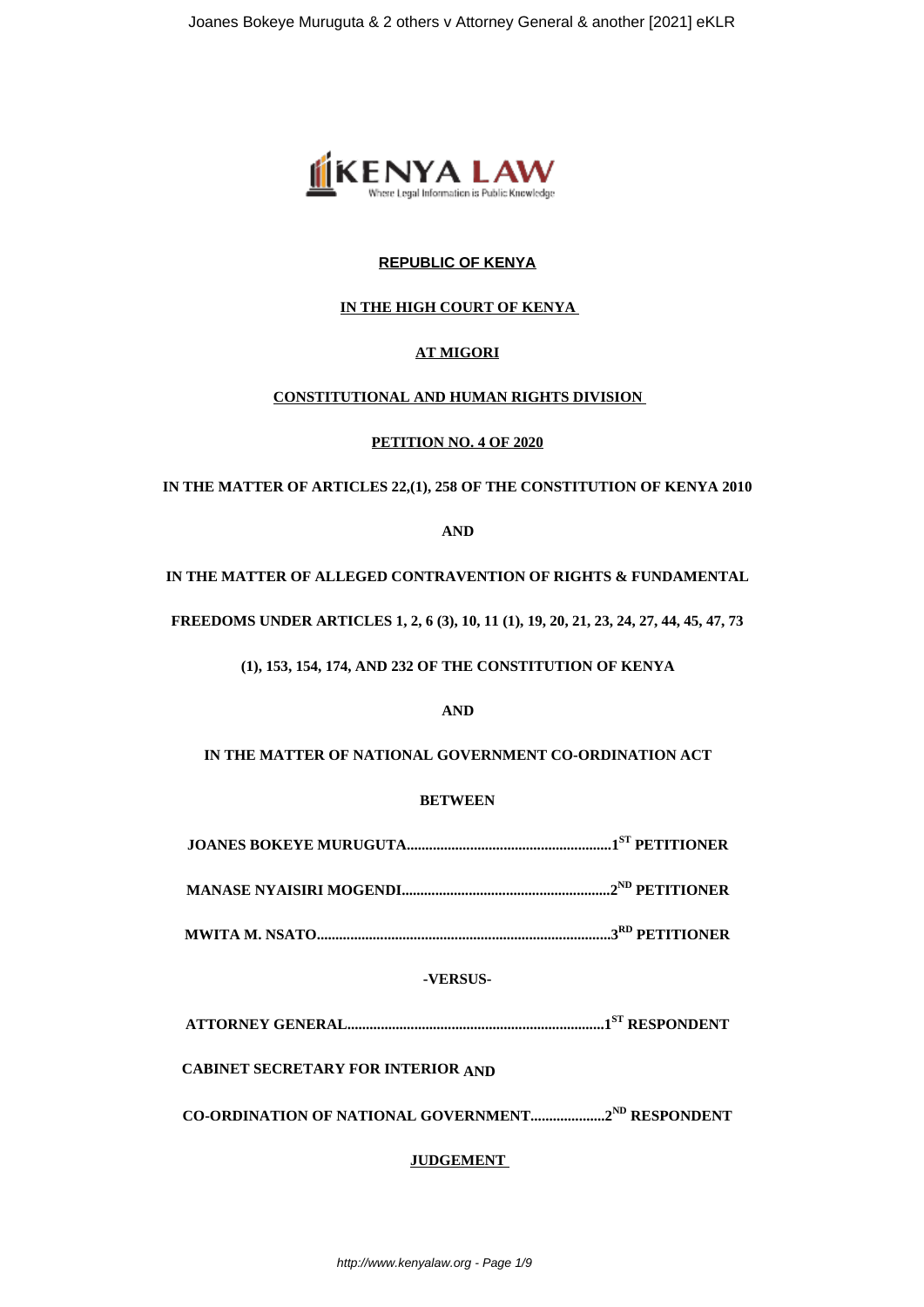This Petition was filed on 8/12/2020. The Petitioners seek the following orders and declarations:

**i. A declaration that the decision, action made by the Cabinet Secretary vide Gazette Notice No. 9587 on 20th November 2020 as corrected in corrigenda appearing in Gazette Notice Number 4724 of 27th November 2020 and all other directive and/or pronouncements thereto are unlawful and unconstitutional and in violation of Articles 1, 2, 6, 10, 11, 19, 20, 21, 24, 27, 44, 45, 47, 73, 153, 154, 174 and 232 of the Constitution respecting creation of new Divisions of Nyamohanse and Nyamosense.** 

**ii. A declaration that the direction and or actions by the Cabinet Secretary Interior and Co-ordination of National Government vide Gazette Notice No. 9587 of 20th November 2020 and corrigenda appearing in Gazette Notice 4724 in Vol. CXXII No. 207 of 27th November 2020 and all other directives and or directives thereto have discriminated against the residents of Old Masaba Division more especially its old Bugumbe East Location and more especially the Resident of the Old Nyangonge Sub Location now new Nyangonge Location.** 

**iii. An order of Certiorari be issued calling into court and quashing the entire decision and or actions of the Cabinet Secretary for Interior vide Gazette Notice No. 9587 and corrigenda aforementioned above as respecting the creation of new Divisions Nyamohanse and Nyamosense out of the Old Masaba and Mabera Divisions.** 

**iv. An order of Prohibition be and is hereby issued restraining the 2nd Respondent from implementing his decision creating two new divisions as disclosed vide Gazette Notice Number 9587 of 20th November 2020 and corrigenda No. Gazette Notice 4724 in Gazette Notice Vol. CXXII No. 207 of 27th November 2020 or any directive in furtherance of such decision creating Divisions Nyamohanse and Nyamosense out of the Old Masaba and Mabera Divisions.**

**v. A Conservatory Order be issued suspending the directive made by the Cabinet Secretary Interior and Co-ordination of National Government vide Gazette Notice No. 9587 of 20th November 2020 and corrigenda No. 4724 creating new Divisions Nyamohanse and Nyamosense out of the old Divisions of Masaba and Mabera Divisions pending the hearing and determination of the Petition.** 

**vi. A Conservatory Order be issued restraining the 2nd Respondent acting by himself or any other person under his command from implementing the decisions contained in the aforesaid Gazette Notices creating new Divisions Nyamohanse and Nyamosense out of the old Divisions of Masaba and Mabera.**

**vii. An Order of Mandamus compelling the 2nd Respondent to create a new Division exclusively out of the old Masaba Division and another new one out of old Mabera Division as was agreed lawfully Constitutionally and legitimately expected.** 

**viii. Any other relief.** 

#### **ix. Costs be provided for.**

Filed simultaneous with the Petitions is an application dated 7/11/2020. The Respondents were served with the said application together with the Petition. Having failed to respond to the application on 14/4/2021, this court granted temporary Conservatory orders against the 2nd Respondent by himself or any other person from implementing the decision published in the Gazette Notice N0. 9587 dated 20/11/2020.

The Court gave directions that the Petition be canvassed by way of written submissions. Again, the Respondents were served but failed to respond. The Petitioners filed their written submissions on 7/6/2021 though the firm of Amonde Kisera Advocate.

The 1<sup>st</sup> petitioner, who also has the authority to act on behalf of the other petitioners, describes himself as a resident of Nyankore Sub-Location in the old Bugumbe East Location in old Masaba Division of old Kuria West sub county within Migori County.

The 1<sup>st</sup> petitioner stated that he, together with the other co-petitioners brought this petition on their own behalf and on behalf of the citizens who inhabit the Old Masaba Division more specifically its old Location of Bugumbe East which comprised old Nyangoge and Nyankore Sub-locations.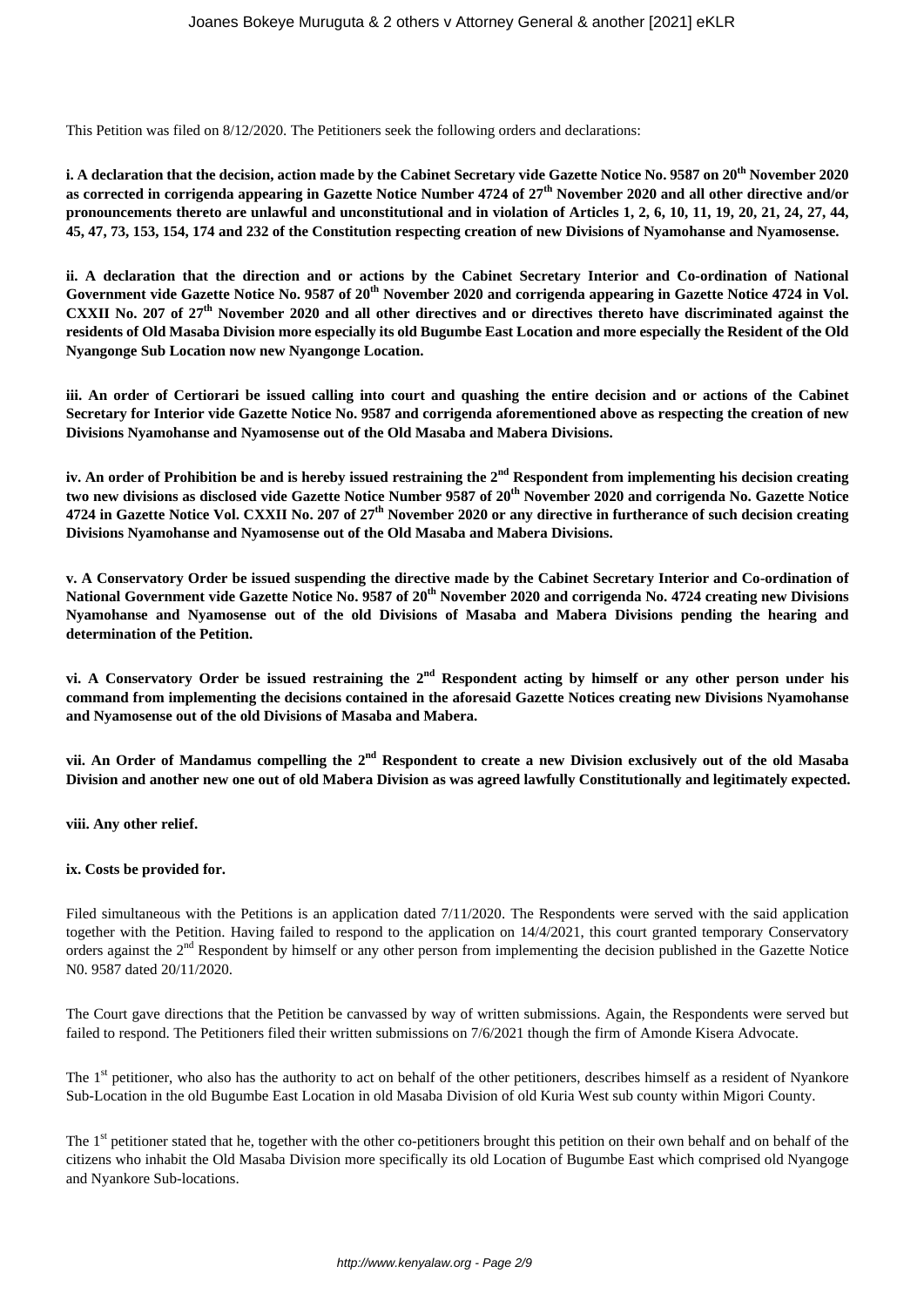The 1<sup>st</sup> respondent is sued as the Principal Legal Advisor of the Government of the Republic of Kenya and a Member of the Cabinet as established under Articles 156 and 152 (i) (a) of the Constitution of Kenya respectively.

The 2<sup>nd</sup> respondent is sued as an appointee of the President in charge of matters of Interior and Co-ordination of National Government pursuant to Article 154 of the Constitution.

Article 1 of the Constitution recognises the sovereignty of the people of Kenya and that the sovereign power vested in the people is exercised only in accordance with the Constitution and is exercised at the National level and County level through the different Arms of Government. Article 2 of the Constitution recognises the supremacy of the Constitution and that it binds all the organs of State. The  $2<sup>nd</sup>$  Respondent exercises delegated power from the Executive and must act in accordance with the Constitution and any other statutory provision made there under.

The crux of the Petitioners' case is hinged on the **Gazette Notice No. 9587 of 20/11/2020 and corrigenda No. 4724 (Gazette** Notice) published by the 2<sup>nd</sup> respondent, which created new Divisions, namely Nyamohanse and Nyamosense out of the old Divisions of Masaba and Mabera Divisions.

Prior to the publication of the Gazette Notice, there existed Kuria West Sub - County comprising of 5 Divisions namely **Masaba, Mabera, Ikerege, Isebania and Kehancha.**

That pursuant to Section 14 (1) and (3) of the National Government and Co-ordination Act, the 2nd Respondent created a **new subcounty called Mabera** comprising of the **old Divisions of Masaba** and **Mabera** with its headquarters in **Mabera Town.** Out of the new sub-county, two more Divisions were created comprising of **Nyabohanse** and **Nyamosense** and also new locations were created out of the geographical area initially comprised in the old Masaba and Mabera Divisions.

The Petitioners further contend that the old Divisions of Masaba and Mabera are predominantly inhabited by the Bugumbe Clan while the old Divisions of Isebania, Ikerega and Kehancha are predominantly inhabited by the Bukira Clan of Kuria Tribe.

It is also documented by the Petitioners that the idea to create the new Divisions from the Old Divisions was to maintain consistency and familiarity of services and geographical locations. Thus, **the new Division to be created out of the old Masaba Division was to be called Nyankore** and **the new Division to be created exclusively out of old Mabera Division was to be called Nyamosense.** 

In consideration of the creation of the new Divisions, public consensus was formed and took into account some considerations like the issues of population, clan features, proximity to the administrative headquarters and the historical boundaries of the administrative units of Locations and Sub - Locations and Communal Investments and cohesions which were curved out by identifying the existing geographical and administrative boundaries.

The 2<sup>nd</sup> respondent is faulted, for being in contravention of the aforementioned public consensus, by irregularly, arbitrarily and though the abuse of the Constitution, created two new Divisions from the area comprised of the Old Masaba and Mabera Divisions vide the impugned Gazette Notice in an unfair, biased and skewed manner, against the Old Masaba Divisions and more especially to the inhabitants of the former Bugumbe East Location.

The discriminatory actions of the 2<sup>nd</sup> respondent against the inhabitants of the old Masaba Division were particularised as follows:-

**a. Creation of two new Divisions of Nyabohanse and Nyamosense within the old Mabera Division at the expense of the old Masaba Division whereas the purpose of the new creations was to equitably benefit each of the old Divisions.**

**b. Creating the new Divisions in a way that leaves the Old Masaba Division with a huge population which makes it appear not to have been spilt at all as the new Divisions are comprised of comparably very small populations thereby defeating the purpose of creation of new administrative units.** 

The old Mabera Division was comprised of Bugumbe West, Bugumbe South and Tagare Locations while the old Masaba Divisions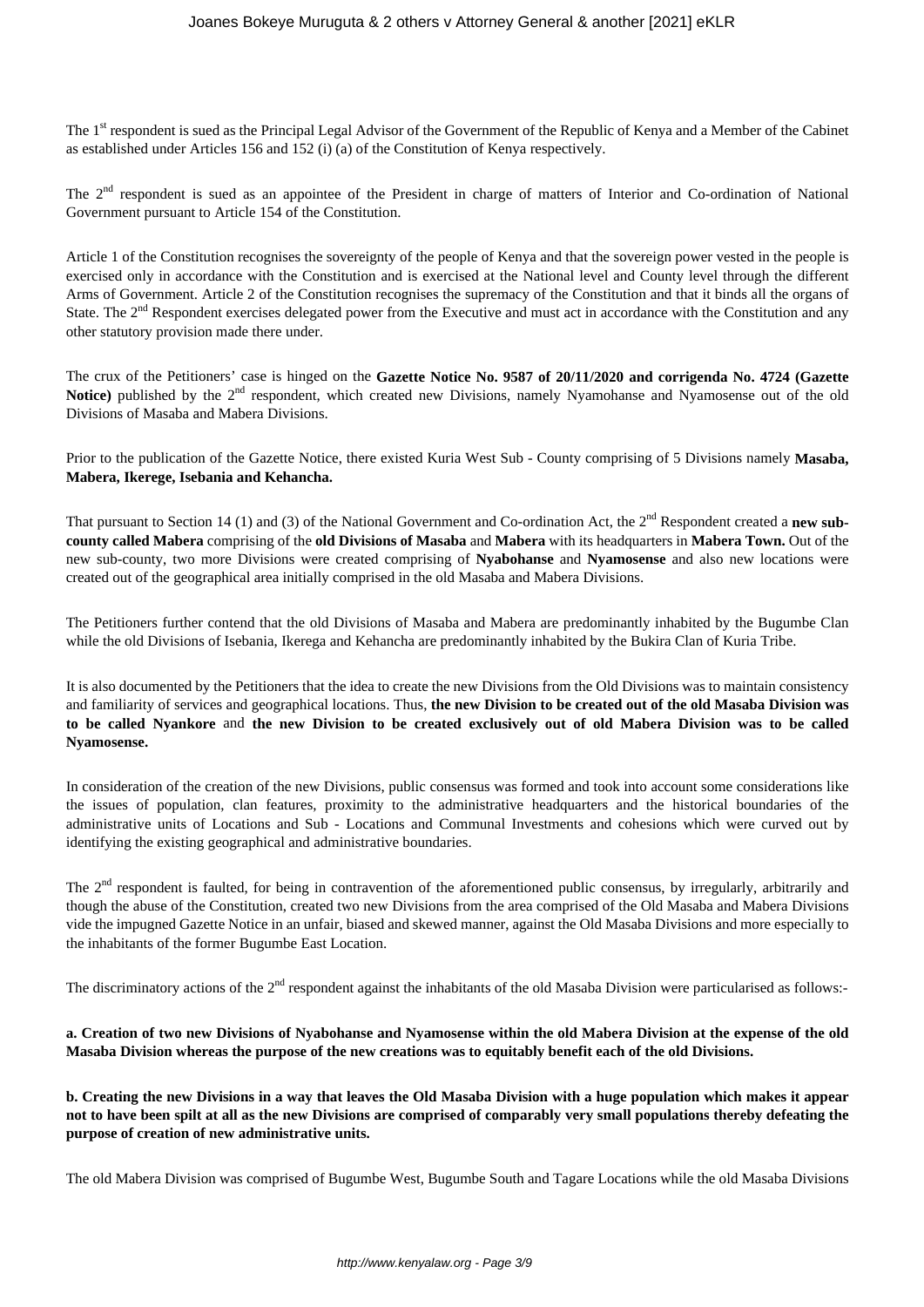was comprised of Bugumbe East, Bugumbe Central, Bugumbe North and Kombe Locations.

**a. In the old Mabera Division, the 2nd Respondent created and renamed Ngisiru Location out of the said Tagare Location and renamed it as Mabera Division.** 

**b. Out of the old Bugumbe West Location, was created Moheto Location and the said Bugumbe West and Moheto Locations were renamed Nyamosense within the old Mabera Division.**

**c. The old Bugumbe East Location was comprised of two sub-locations namely Nyankore and Nyangoge. The 2nd Respondent hived off Nyangoge, made it a location and combined it with Bugumbe South location of old Mabera Division and named it Nyabohanse.**

**d. The old sub-location of Bugumbe East of Nyankore has been renamed Bugumbe East Location and there is now confusion as the said Bugumbe East Location appears in both the new Masaba and new Nyabohanse Divisions as a location.** 

The Petitioners contend that the effect of the creation of the two new Divisions out of the old Masaba and Mabera Divisions has been to create two new Divisions out of the Old Mabera with the help of just one former sub-location in Masaba called Nyangoge, now a location being transferred from the old Masaba to be combined with Bugumbe South Location to form Nyabohanse Division all for the benefit of the old Mabera at the expense of the old Masaba Division.

For the public participation, it was unanimously agreed that the new Division to be created out of the old Masaba Division would be called Nyankore Division to comprise of Old Bugumbe East and Bugumbe Central with its headquarters in Nyankore; that he names Nyangoge and Nyankore carry a cultural and historical values hence the names of the old sub-location of Nyankore within the Old Bugumbe East should be maintained even as the same is made a new location like her sister Nyangoge has retained her name.

It was urged that the residents of old Bugumbe East are not happy with the arbitrary splitting which took the old Sub Location of Nyangoge out of the old Masaba area to the old Mabera area and merged with Bugumbe South to form the new Nyabohanse Division; that it was contrary to the legitimate expectations of the petitioners that there would be creation of a new Division exclusively within the old Masaba and another exclusively within the old Mabera which would not necessitate any transfer from any portion of either the old Divisions into each other.

It is the Petitioners' case that the Gazette Notices are unreasonable, unfair, arbitrary while considering the geographical location, population, proximity to the headquarters, historical, cultural and public opinions gathered during the consultations with the public.; that the action has exposed the inhabitants of the former Masaba Division to open discrimination, bias and unfairness.

The Petitioners further contend that the  $2<sup>nd</sup>$  Respondent denied them their fundamental rights and contravened the following Constitutional provisions;

**i. Article 47 which gives them a right to expeditious, efficient, lawful, reasonable and procedural sound administrative action as provided for in the fair and Administration Act and National Co-ordination Act.** 

**ii. The decision by the 2nd Respondent offends the public service values and principles of responsiveness, prompt effective impartial and equitability contrary to Article 232 of the Constitution.** 

**iii. The 2nd Respondent's decision defeats the purpose of devolution as espoused in Section 14 of the National Co-ordination Act which must proximate accessibility of services as it discriminated against the inhabitants of the old Masaba Division contrary to Article 174 of the Constitution of Kenya.** 

**iv. The impugned decision offends Article 10 of the Constitution which promotes the value of openness in taking administration action and infringes on the Petitioners' right to fairness, non-discrimination and respect.**

The Petitioners filed their submissions dated 4/6/2021 and mainly addressed the court on the alleged infringed rights contrary to the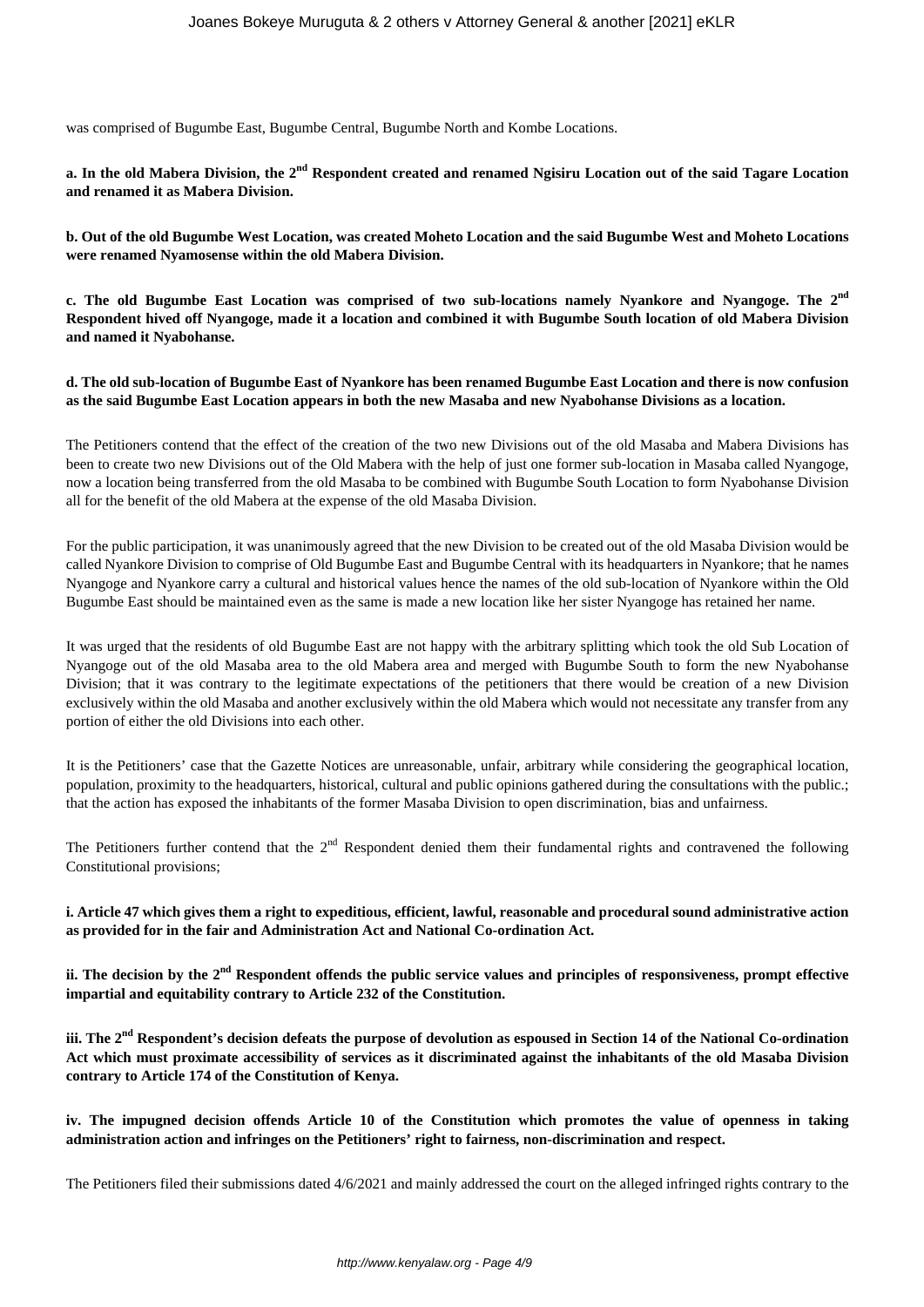various constitutional provisions.

The  $2<sup>nd</sup>$  Respondent being represented by the  $1<sup>st</sup>$  Respondent, did not participate in this Petition despite being served severally.

I have carefully considered the entire Petition, the Supporting Affidavit and the respective annexures. On that account, it is this court's considered opinion that the issues for determination which arise therefrom are:-

#### **a) Who has the constitutional and statutory mandate to establish and determine the location of a sub-county headquarters"**

**b) Was the constitutional requirement for public participation complied with and taken into account in making the decision by the National Government to establish and gazette the sub-counties in Gazette No. 9587 of 20/11/2020 as corrected in corrigenda appearing in Gazette Notice Number 4724 of 27/11/2020.;**

#### **c) Whether the orders sought can be granted.**

The National Government and Co-ordination Act, 2013 was enacted by Parliament to establish administrative and institutional framework for co-ordination of national government functions at both the national and County Government levels of governance and to give effect to Articles 131 (1) (b) and 132 (3) (b) of the Constitution.

On who has the constitutional and statutory mandate to establish and determine the location of county sub-headquarters, **Section 14** of the National Government and Co-ordination Act, 2013 offers guidance. It provides:-

### **"The Cabinet Secretary with the approval of the President and by a notice in the Gazette, establish national government service delivery co-ordination units."**

It therefore follows that the establishment of County and Sub - County headquarters is a function of the National Government.

The importance of establishment of such administrative units is well captured under **Section 14 (3)** of the aforementioned Act as follows:-

### **"Where a county government has not decentralised its units pursuant to Section 48 (1) of the County Government Act, 2012, the National Government may, where necessary, establish its own service delivery co-ordination units for purposes of co-ordination of national government functions."**

The National Government through the 2<sup>nd</sup> Respondent in performing its mandate under the National Government and Co-ordination Act, 2013 does not operate in a vacuum. **Section 4** of the National Government and Co-ordination Act, guides them as follows:-

### **"In fulfilling its mandate, the National Government shall act in accordance with the national values and principles of the Constitution in particular, those set out in Articles 10, 189, 201 (d) and 232."**

That being settled, that the  $2<sup>nd</sup>$  Respondent in consultation with the national government has the mandate to establish the administrative units at the County level.

The next issue to be determined is whether the views made during the public participation were taken into account before making the impugned decision.

Public participation is categorised as one of the national values and principles which binds all state organs, state and public officers in discharging their mandate. Article 10 of the Constitution provides:-

#### **10. (1) The national values and principles of governance in this Article**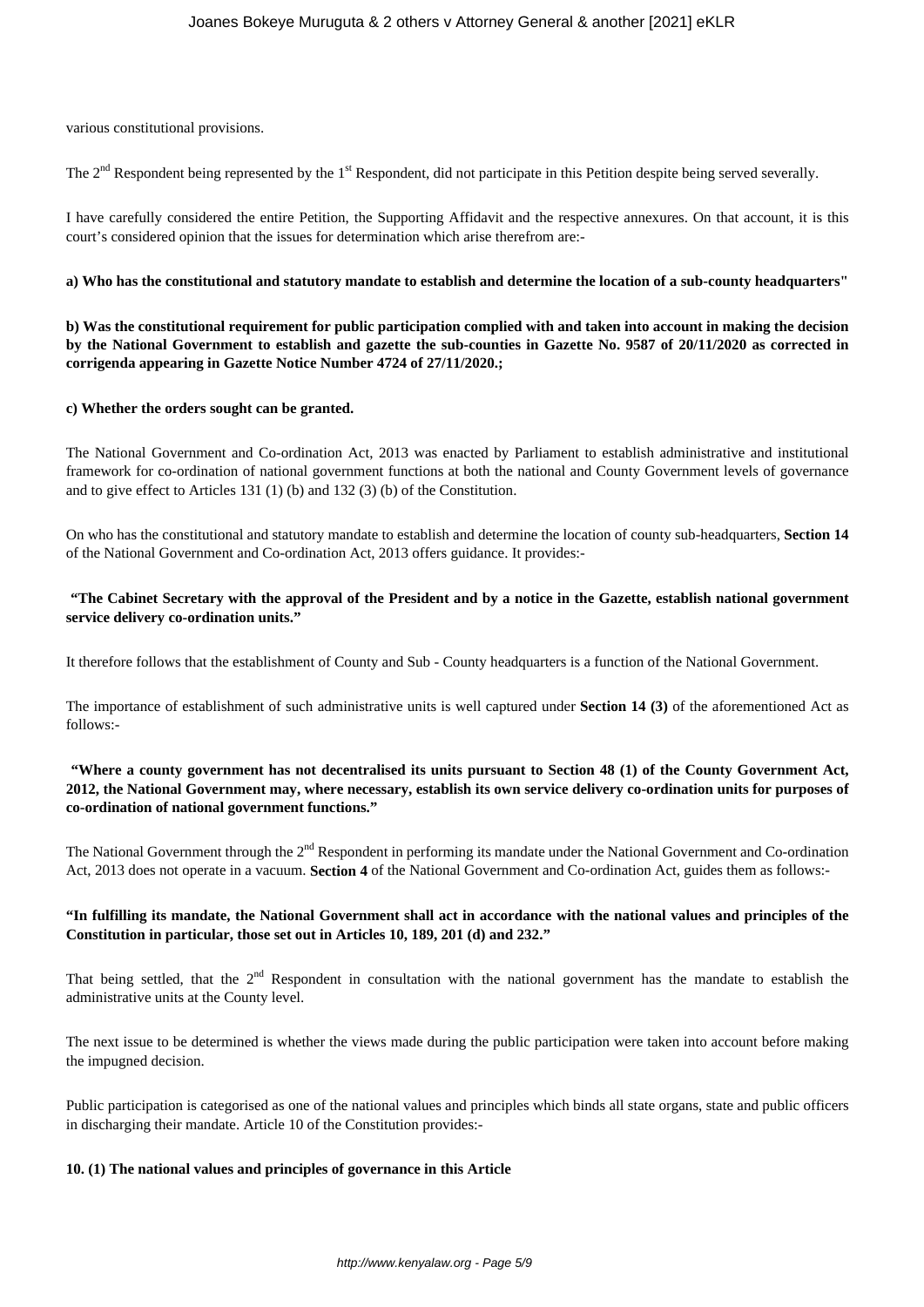#### **bind all State organs, State officers, public officers and all**

**persons whenever any of them—** 

**(***a***) applies or interprets this Constitution;** 

**(***b***) enacts, applies or interprets any law; or** 

**(***c***) makes or implements public policy decisions.**

**Sub Article 2 (a), (b) and (c)** of the aforementioned Article provides for the national principles and values of governance as follows:-

**1. patriotism, national unity, sharing and devolution of power, the rule of law, democracy and participation of the people;**

**2. human dignity, equity, social justice, inclusiveness, equality, human rights, non-discrimination and protection of the marginalised;** 

**3. good governance, integrity, transparency and accountability;**

#### **Article 189 (1)** of the Constitution provides *inter alia that*:

"**The Government at either level shall— (a) perform its functions, and exercise its powers, in a manner that respects the functional and institutional integrity of government at the other level, and respects the constitutional status and institutions of government at the other level and, in the case of county government, within the county level."**

**Section 87 of the County Government Act** details the extent of public participation in governance at the County Government level. One of the values to be considered is: -

### **(c) protection and promotion of the interest and rights of minorities, marginalized groups and communities and their access to relevant information.**

The above provisions are in tandem, that public participation is paramount before the making of any administrative decision by either state or public officers which decision is likely to significantly impact and affect the citizens.

### **In Kiambu County Government & 3 Others v Robert N. Gakuru & Others [2017] eKLR** the Court of Appeal stated that:-

**"…The issue of public participation is of immense significance considering the primacy it has been given in the supreme law of this country and in relevant statutes relating to institutions that touch on the lives of the people. The Constitution in Article 10 which binds all state organs, state officers, public officers and all persons in the discharge of public functions, highlights public participation as one of the ideals and aspirations of our democratic nation...** *The bottom line is that public participation must include and be seen to include the dissemination of information, invitation to participate in the process and consultation on the legislation."*

The agitation for the creation of new administrative units begun in the year 2009 and thereafter a comprehensive meeting was held on 30/7/2013 in the Chief's Office at Nyakore and the main agenda being the sub-divisions of Bugumbe East Location. The proposal being that the Bugumbe East Location be divided into two locations and four sub locations as follows: -

#### **i. Bugumbe East Location to be comprised of Nyangoge and Nyabirongo sub – locations.**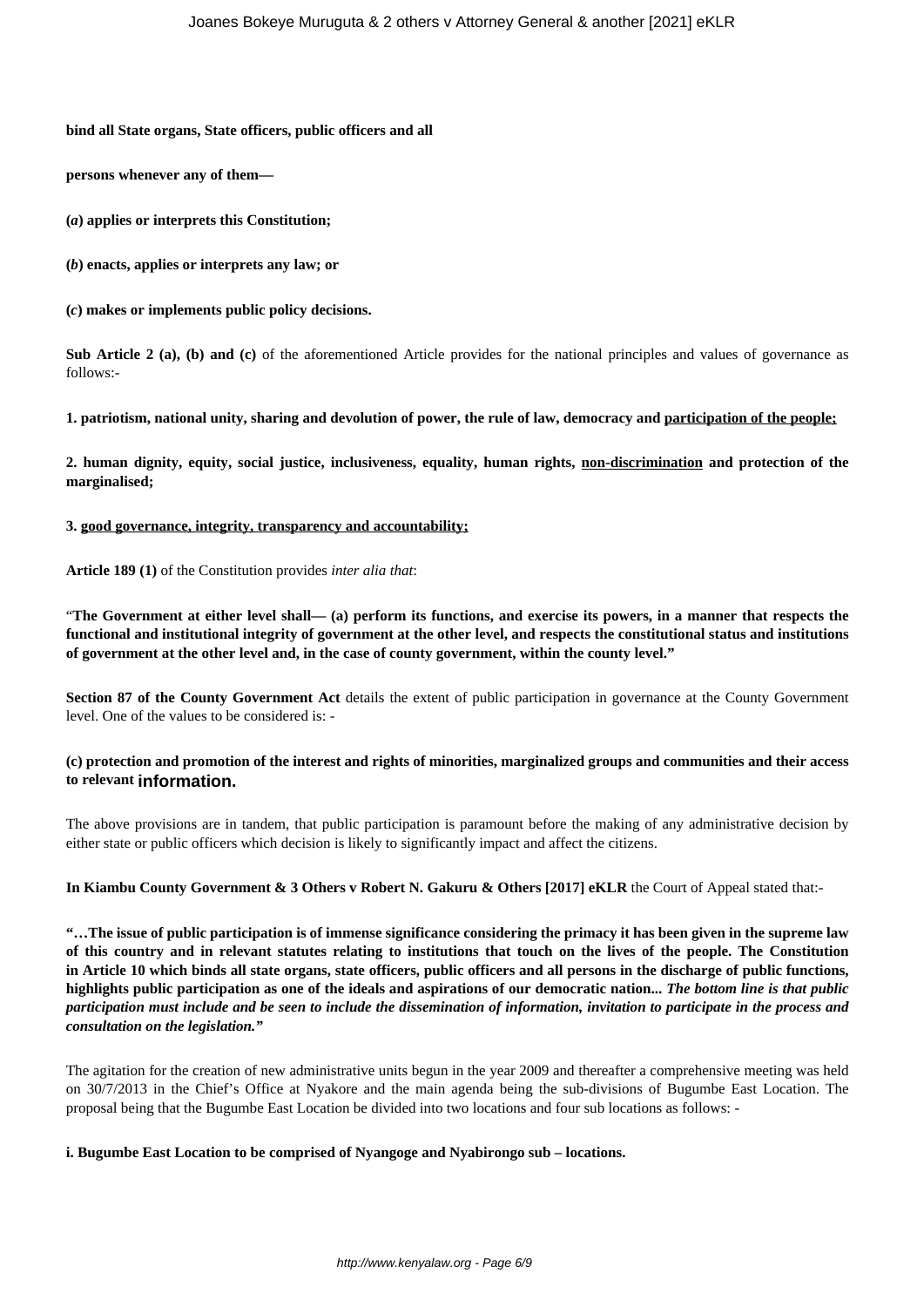#### **ii. Nyankore Location to be comprised of Nyakore and Muchebe sub – locations.**

Thereafter, a meeting was held in the year 2014 in which a Memorandum dated 15/2/2014 was sent and addressed to the Cabinet Secretary in the office of the President appealing for the creation of Mabera District in Migori County. Subsequently, another meeting was held in the year 2015 and a Memorandum dated 21/8/2015 was addressed to the office of the 2<sup>nd</sup> Respondent with their attached proposal as a follow up of their earlier letter.

The Petitioners' case is not hinged on the fact that there was no adequate public participation prior to the publishing of the Gazette Notices. The documents presented by the Petitioners are indicative that there was public participation in making the proposals on creation of the new administrative units. Rather, the case of the Petitioners is that their views were not take into account by the 2<sup>nd</sup> Respondent. The essence of Public participation was aptly captured in the case of **Poverty Alleviation Network & Others =vs= President of South Africa and 19 Others CCT86/2006 (2010**) ZACCJ as follows:

### **"….engagement with the public is essential. Public participation informs the public of what is to be expected. It allows for the community to express concerns, fears and even to make demands. In any democratic state, participation is integral to its legitimacy. When a decision is made within and consulting the parties, the result can never be an informed decision."**

As demonstrated in their pleadings, the actions by the 2<sup>nd</sup> Respondents favored the residents of the Old Mabera Division at the expense of the residents of the old Masaba region and hence the actions were discriminatory contrary to Article 27 of the Constitution. Their legitimate expectations was that there would have been a creation of new Divisions within the old Masaba and Mabera regions to avoid transfer of any portion of either old Divisions into each other.

In particular, the Petitioners contended that out of the public participation forums, it was concluded that the new Division to be created out of the old Masaba region would be called Nyankore Division with its headquarters at Nyankore. This summon was so significant to the Petitioners and the residents of old Bugumbe East because the name Nyankore bears a significant cultural and historical value to them. Instead, the  $2<sup>nd</sup>$  Respondent demonstrated open bias in having the residents in Masaba to retain their name Nyangoge which also has a cultural significant value to them. The said Nyankore has now lost its identity as in its place, is now a location called Bugumbe East which is shown to fall both under the existing Masaba and new Nyabohanse Divisions. The acts of the  $2<sup>nd</sup>$  Respondent were discriminating to the petitioners. The above actions breached the petitioners rights to practice their culture a guaranteed under Articles 11 and 44 (1) of the Constitution.

It is the Petitioners' further contention that out of the old Mabera Division, it was agreed that it would produce one new Division to be named Nyamosense. Instead, 2<sup>nd</sup> Respondent created an extra new Division named Nyabohanse out of the old Mabera Division see pages 38 of petition. The net effect being the old Masaba remains unsplit with a population of over 30,000 inhabitants while the new divisions retain populations which are unproportional to the new Masaba Division. The other effect of the actions of the 2<sup>nd</sup> Respondent, would force the inhabitants of the Old Bugumbe East to travel long distances to access services to the new Nyabohanse Division. This denial of services contravenes Article 6 of the Constitution which guarantees access to services for all Kenyans.

In **Kenya National Chambers of Commerce and Industry (Kilifi Chapter) v County Government of Kilifi & 3 others [2021] eKLR** the court observed the significance and importance of taking into account the views of the public by administrative authorities as follows: -

**"That being the case public participation is not a mere cosmetic venture or a public relations gimmick. Whereas it is not to be expected that administrative authorities would at all times be beholden to the public in a manner which enslaves such authorities to the public, to contend that public views ought not to count at all in making a decision to draft a Valuation Roll that touches on their property and other rights would be to negate the spirit of public participation as enshrined in the Constitution and the Fair Administrative Action Act, 2015. In my view, public views ought to be considered in the decisionmaking process and as far as possible the product of the legislature ought to be a true reflection of the public participation so that the end product bears the seal of approval of the public. That is the only way the end product can be said to be owned by the public."**

**Section 4 of the Fair Administrative Action Act as read together with Article 47 of the Constitution**, provides for the entitlement of every Kenyan to administrative action that is **expeditious, efficient,** *lawful,* **reasonable and procedurally fair**. It further provides that every person is entitled to be given written reasons for any administrative action taken against them, the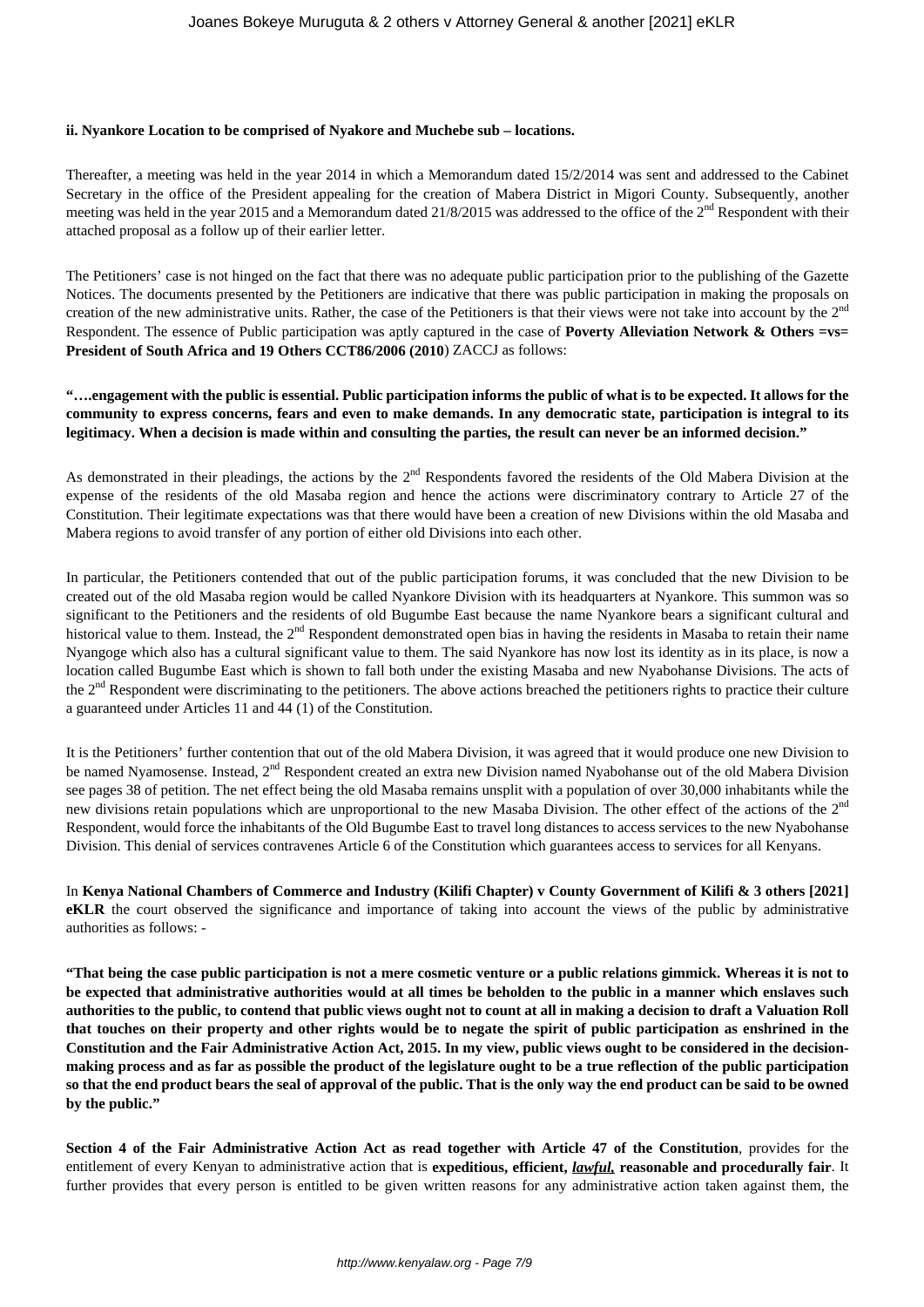information, material and evidence to be relied upon to reach the decision. It is also incumbent upon the administrator to give the person prior and adequate notice of the nature and reasons for the proposed administrative action and at the same time, be given an opportunity to be heard and make representations.

It is my view that although the 2<sup>nd</sup> Respondent rightly ensured that there was adequate public participation, did not take into account the views of the local people who would be directly affected by his decisions before gazettement of the new administrative boundaries were made. The contributions of the Petitioners and the people of the old Masaba Division were taken as pedestrian, thereby, making a mockery of the fundamental principles of public participation espoused under Article 10 of the Constitution and the right to Fair Administrative Action under Article 47 of the Constitution. The legitimate expectations of the Petitioners was that in rejecting their proposals, the  $2<sup>nd</sup>$  Respondent would have at least attempted to explain to them how it came up with the impugned Gazette Notice. It did not. In **the Gakuru case (supra**) the Court of Appeal relied on the decision of Sachs J. in **Marajong Demarcation Forum & others =vs= President of the Republic of South Africa** where the Judge emphasized the need for the decision making body to give reasons in the event the view of the people were not taken into account:-

### **"…….. In my view, then, it was constitutionally incumbent on the legislature to communicate and explain to the community the fact of and the reasons for the complete deviation from what the community had been led to believe was to be the fruit of the earlier consultation and to pay serious attention to the community's response…."**

In conclusion, I make the finding, that although there was adequate public participation, the  $2<sup>nd</sup>$  Respondent did not take into account the views of the residents of the old Masaba Division to their detriment without advancing any reasons. The Respondent's actions were biased; discriminatory and breached the petitioners' legitimate expectations. There being no counter arguments against this Petition, the Petitioners are entitled to the orders sought in the petition as follows:-

**i. A declaration is hereby made that the decision, action made by the Cabinet Secretary vide Gazette Notice No. 9587 on 20th November 2020 as corrected in corrigenda appearing in Gazette Notice Number 4724 of 27th November 2020 and all other directive and/or pronouncements thereto are unlawful and unconstitutional and in violation of Articles 1, 2, 6, 10, 11, 19, 20, 21, 24, 27, 44, 45, 47, 73, 153, 154, 174 and 232 of the Constitution respecting creation of new Divisions of Nyamohanse and Nyamosense.** 

**ii. A declaration is hereby made that the direction and or actions by the Cabinet Secretary Interior and Co-ordination of National Government vide Gazette Notice No. 9587 of 20th November 2020 and corrigenda appearing in Gazette Notice 4724 in Vol. CXXII No. 207 of 27th November 2020 and all other directives thereto have discriminated against the residents of Old Masaba Division more especially its old Bugumbe East Location and more especially the Residents of the Old Nyangonge sub location now new Nyangonge Location.** 

**iii. A Judicial Review Order of Certiorari is hereby issued bringing into this court and removing for the purposes of quashing the entire decision and or action of the Cabinet Secretary for Interior vide Gazette Notice No. 9587 and corrigenda aforementioned above as respecting the creation of new Divisions Nyamohanse and Nyamosense out of the Old Masaba and Mabera Divisions.** 

**iv. A Judicial Review Order of Prohibition is hereby issued restraining the 2nd Respondent from implementing his decision creating two new divisions as disclosed vide Gazette Notice Number 9587 of 20th November 2020 and corrigenda No. Gazette Notice 4724 in Gazette Notice Vol. CXXII No. 207 of 27th November 2020 or any directive in furtherance of such decision creating Divisions Nyamohanse and Nyamosense out of the Old Masaba and Mabera Divisions.**

**v. A Judicial Review Order of Mandamus is hereby issued compelling the 2nd Respondent to perform its Constitutional, and Statutory duty in relation to Division of the Old Masaba and old Mabera Divisions of Migori County as was agreed and legitimately expected.** 

Since the matter involves public interest, there shall be no orders as to costs.

# **DATED, SIGNED AND DELIVERED AT MIGORI THIS 8TH DAY OF DECEMBER 2021**